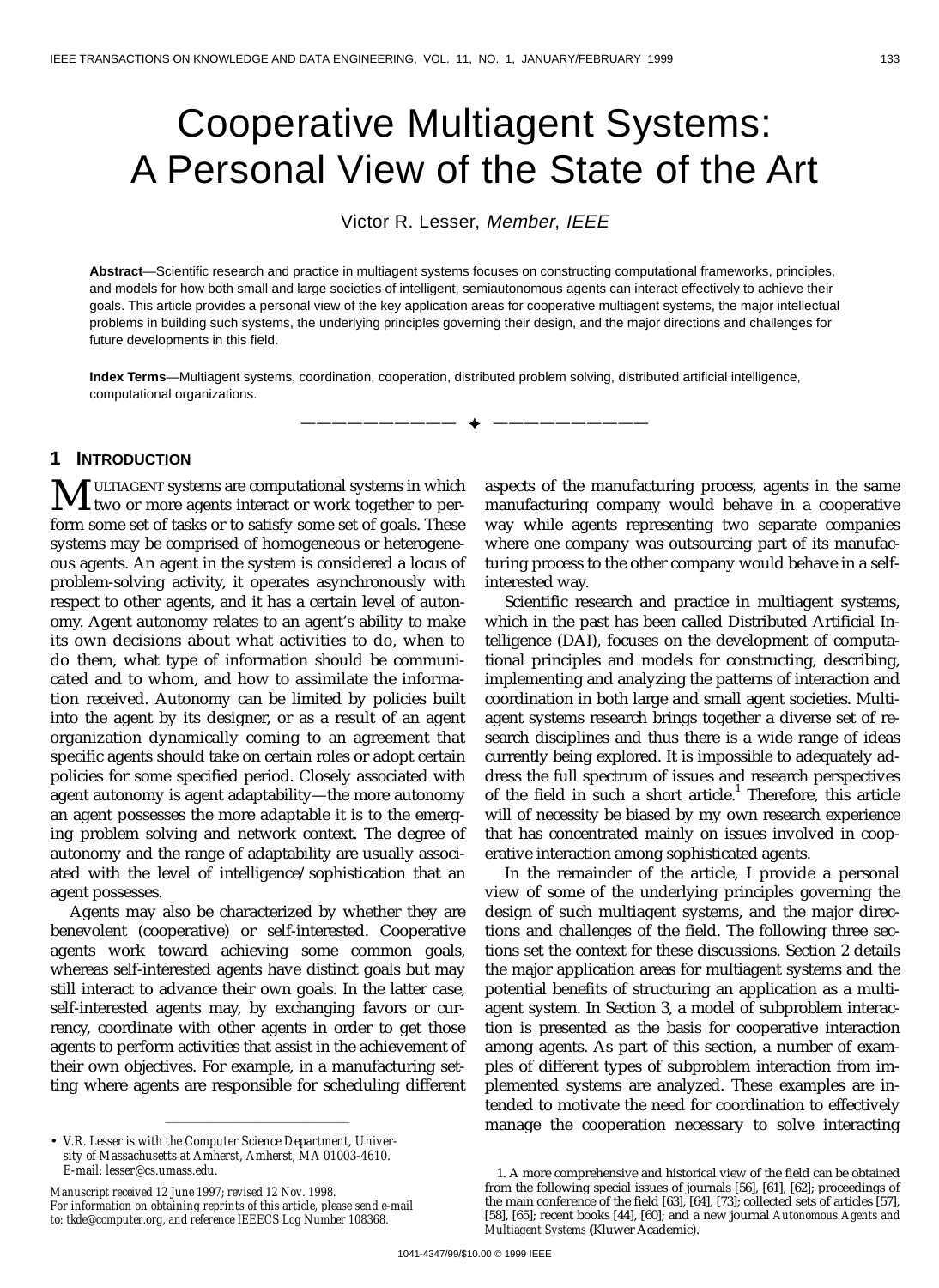subproblems. Finally, the need for sophisticated quantitativebased coordination strategies to support effective cooperation among complex agents operating in open environments is discussed.

#### **2 APPLICATION OF MULTIAGENT SYSTEMS**

Multiagent systems over the past few years have come to be perceived as crucial technology not only for effectively exploiting the increasing availability of diverse, heterogeneous, and distributed on-line information sources, but also as a framework for building large, complex, and robust distributed information processing systems which exploit the efficiencies of organized behavior. Multiagent systems also provide a powerful model for computing in the 21st century, in which networks of interacting, real-time, intelligent agents seamlessly integrate the work of people and machines, and dynamically adapt their problem solving to effectively deal with changing usage patterns, resource configurations and available sources of expertise and information. Application domains in which multiagent system technology is appropriate typically have a naturally spatial, functional or temporal decomposition of knowledge and expertise. By structuring such applications as a multiagent system rather than as a single agent, the system will have the following advantages: speed-up due to concurrent processing; less communication bandwidth requirements because processing is located nearer the source of information; more reliability because of the lack of a single point of failure; improved responsiveness due to processing, sensing and effecting being co-located; and finally, easier system development due to modularity coming from the decomposition into semiautonomous agents.

Examples of application domains that have used a multiagent approach include:

- 1) *Distributed situation assessment*, which emphasizes how (diagnostic) agents with different spheres of awareness and control (network segments) should share their local interpretations to arrive at consistent and comprehensive explanations and responses (e.g., network diagnosis [50]; information gathering on the Internet [11], [39]; distributed sensor networks [3], [36]).
- 2) *Distributed resource scheduling and planning*, which emphasizes how (scheduling) agents (associated with each work cell) should coordinate their schedules to avoid and resolve conflicts over resources, and to maximize system output (e.g., factory scheduling [38], [41], [51]; network management [1]; and intelligent environments [74], [75]).
- 3) *Distributed expert systems*, which emphasize how agents share information and negotiate over collective solutions (designs) given their different expertise and solution criteria (e.g., concurrent engineering [32]; network service restoral [6], [30]).

The next generation of applications will integrate characteristics of each of these generic domains. The need for a multiagent approach can also come from applications in which agents represent the interests of different organizational entities (e.g., electronic commerce [40] and enterprise integration [2]). Other emerging uses of multiagent systems are in layered systems architectures in which agents at different layers need to coordinate their decisions (e.g., to achieve appropriate configurations of resources and computational processing [53]), and in the design of survivable systems in which agents dynamically reorganize to respond to changes in resource availability, software and hardware malfunction, and intrusions. In general, multiagent systems provide a framework in which both the inherent distribution of processing and information in an application and the complexities that come from issues of scale can be handled in a natural way.

An example of this next-generation application is the WARREN system based on the RETSINA architecture [8], [9]. This multiagent system, which can be considered a multiuser, distributed information gathering system, (see Fig. 1) assists with the management of financial portfolios. Many of the features of the portfolio management domain are likely to become more common in the future:

- 1) An enormous amount of available information that is changing, unorganized, overlapping and possibly contradictory (e.g., market data, financial report data, technical models, analysts' reports, and breaking news).
- 2) A wide variety of analyses, each implemented as a separate agent by different designers, that can and should be brought to bear on the task.
- 3) Analyses that can differ widely in their resource requirements, quality of results, and speed.
- 4) Many sources of uncertainty and dynamic change in the environment.
- 5) Time pressures that present agents with real-time deadlines for certain tasks.
- 6) Resource and cost constraints—since not all data and processing is available for free.

Efficient performance of this information processing task requires dynamically locating appropriate expertise and information sources, high-level planning of how to decompose the overall task based on both user objectives and resource/agent availability, protocols for agents to come to consensus when they have conflicting viewpoints, careful scheduling of local activities and their interaction with activities of other agents so as to achieve coherent interagent behavior, and execution monitoring/adaptation of agent activities to guarantee that the overall task is accomplished in a cost-effective manner given the evolving state of network problem-solving and resources.

As exemplified by the requirements laid out above for a WARREN-type application, it is the need to be able to adapt intra-agent and interagent problem solving to the dynamics of the environment in both short- and long-term ways that will differentiate these types of agent-based systems from more conventional distributed systems architectures where adaptability, especially at the domain problem-solving level, is not a primary motivation.

## **3 THE NATURE OF MULTIAGENT INTERACTION**

One of the key problems in cooperative multiagent systems is how to get agents to cooperate effectively. The need to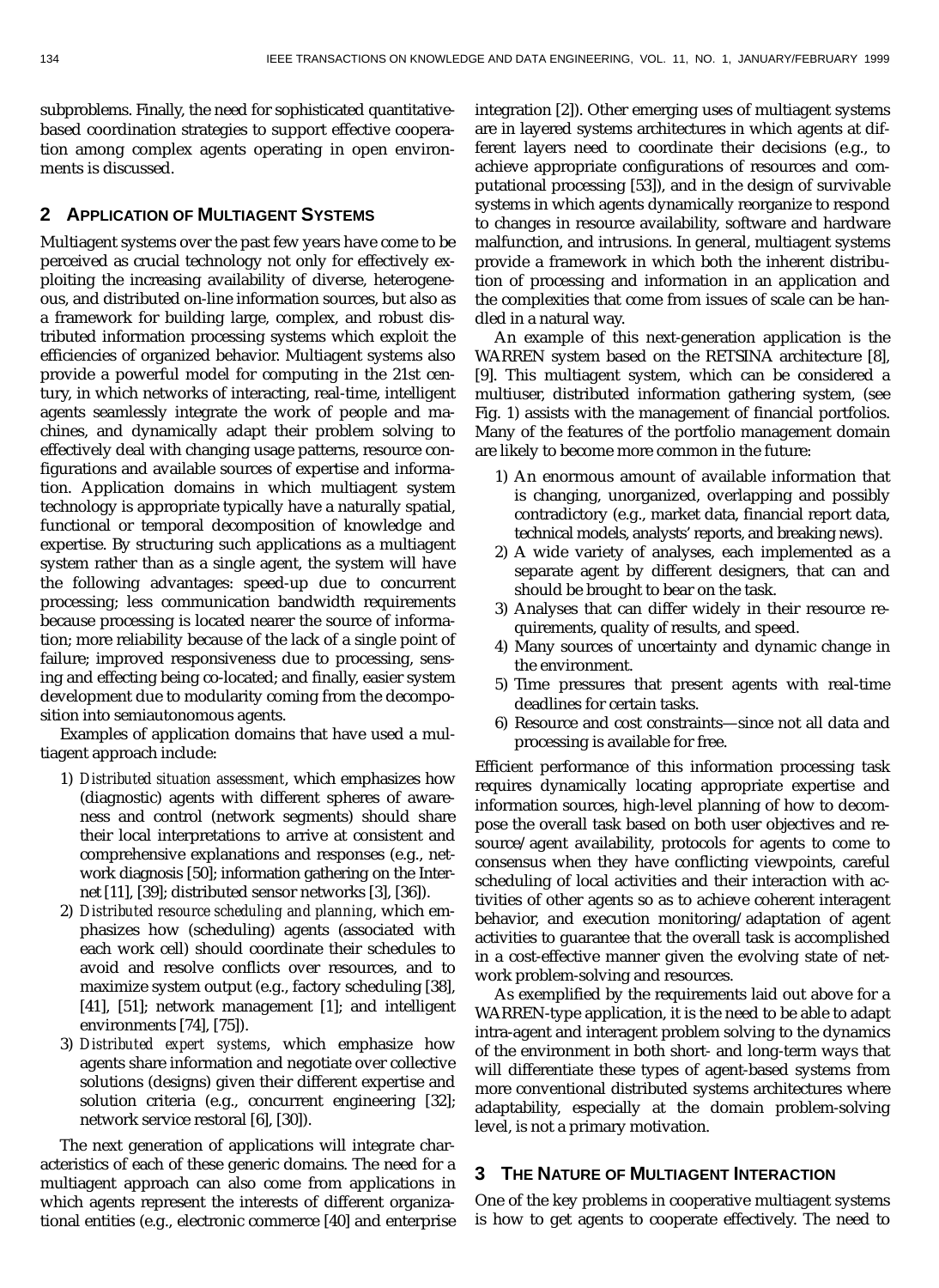

Fig. 1. The WARREN system as represented in RETSINA.

interact in such systems occurs because agents solve subproblems that are interdependent, either through contention for resources or through relationships among the subproblems. These relationships arise from two basic situations related to the natural decomposition of domain problem solving into subproblems. The first situation is where the subproblems are the same or overlapping, but different agents have either alternative methods or data that can be used to generate a solution. For example, in a distributed situation assessment application, overlapping subproblems occur when different agents are interpreting data from different sensors (independent information sources) that have overlapping sensor regions (cover similar information) [3]. Another form of interdependence occurs when two subproblems are part of a larger problem in which a solution to the larger problem requires that certain constraints exist among the solutions to its subproblems. For example, in a distributed expert system application involving the design of an artifact where each agent is responsible for the design of a different component (subproblem), there are constraints among these subproblems that must be adhered to if the individual component designs will mesh together into an acceptable overall design [32]. We include in this latter case the simple situation where the results of one subproblem are needed to solve another. Additional interdependencies among subproblems, not inherent in the problem domain, arise when it is not possible to decompose the problem into a set of subproblems such that there is a perfect fit between the computational requirements for effectively solving each subproblem and the location of information, expertise, processing, and communication resources in the agent network [33], [34]. This lack of a perfect fit often leads to a situation where there may be insufficient local information or resources for an agent to completely or accurately solve its assigned subproblems through its own processing. Further, resource contention issues in multiagent systems do not entail simply reasoning about exclusive access to a shared resource, but may involve more subtle issues such as what percentage of a resource's capacity an agent will use (e.g., a communication channel), the creation of shared agent plans so that the use of a scarce resource can satisfy multiple objectives [52], or the reconfiguration of resources to better meet the competing needs of agents [53].

Depending upon the character of subproblem interdependencies, the interactions among agents in a multiagent system can be complex, often requiring a multistep dialogue similar to an asynchronous co-routine type of interaction. For example, it may be impossible for one agent to completely solve subproblem  $\bm{{\mathsf{p}}}_{\mathsf{j}}$  without another agent first partially solving subproblem  $p_i$ , or solving  $p_i$  may simply make it easier to solve  $\rm p_{j}$ , or knowing the solution to  $\rm p_{i}$  may obviate the need to solve  $p_j$ . These types of interactions are exemplified in a recently fielded commercial multiagent system for service restoral of an electricity transportation grid involving agents for fault detection, fault isolation and diagnosis, and network reconfiguration [6]. Consider the example of two expert agents in this system performing different forms of fault diagnosis, i.e., overlapping subproblems whose solutions need to be consistent. Each of these agents, operating concurrently, uses very different algorithms to do their diagnosis and the information they use is not identical. Both can make mistakes but generally will not make the same mistake. They interact by exchanging partial results to focus their local diagnostic search processes toward promising areas of the transportation grid where the fault likely originated, and away from unpromising ones. They also exchange final results to increase the confidence in the eventual diagnosis that they agree to; if they disagree then a more complicated interaction is warranted (i.e., negotiation) in order to understand the basis of the disagreement and to subsequently reach a different diagnosis based on this resolution of conflicting viewpoints. Thus, by working together, they not only produce a solution of higher quality, but will often accomplish the task quicker as well.

These types of agent interactions can lead to the need for coordination decisions by agents about which tentative diagnosis hypotheses to communicate and how reliable and precise these hypotheses need to be before they are sent to another agent. Choices also need to be made about the areas on which to focus diagnosis, based on the information needs of other agents. Though not emphasized in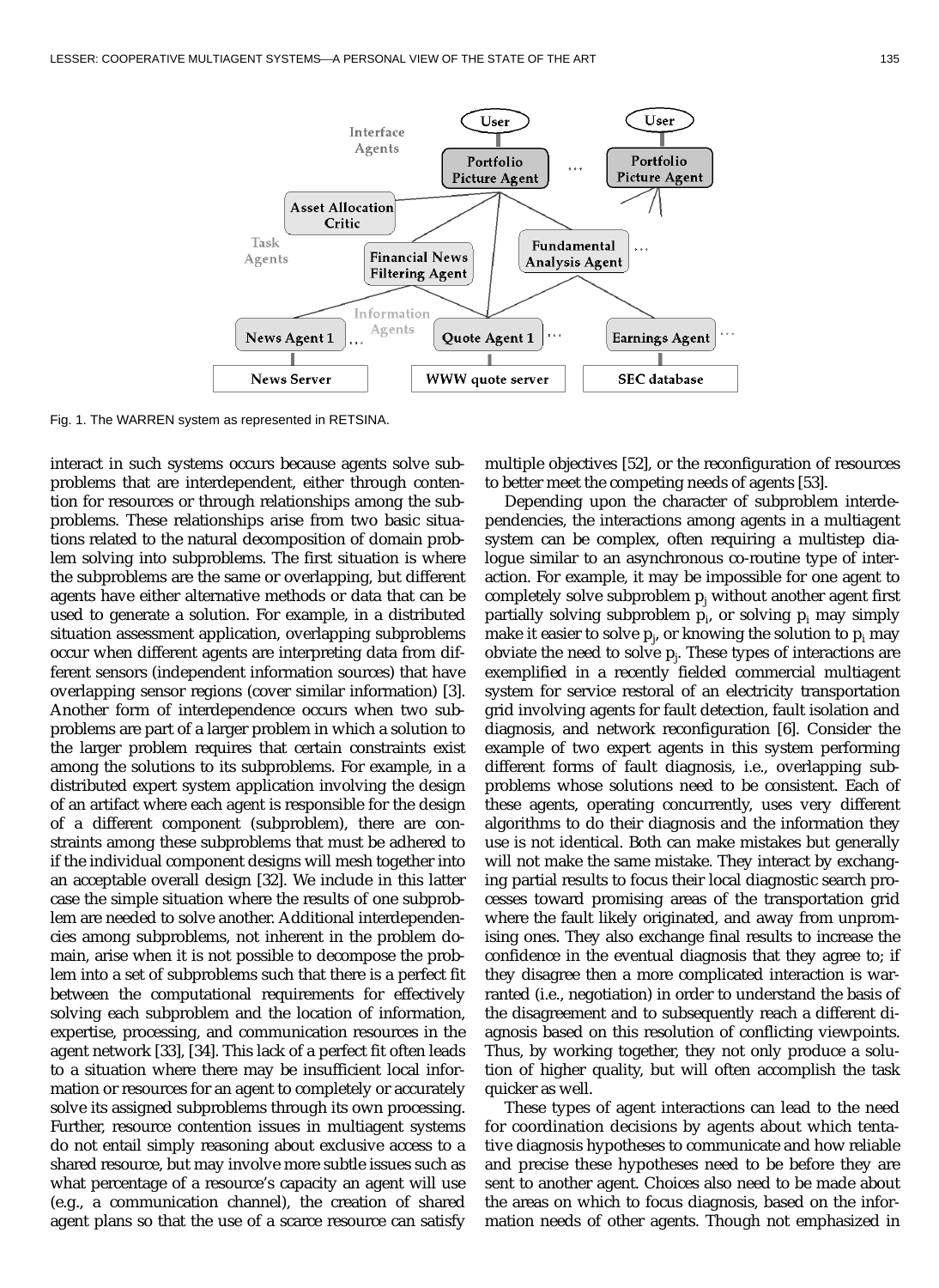

Fig. 2. Example of a two-agent distributed aircraft monitoring scenario.<sup>2</sup>

this example, there can be additional needs for coordination in order to:

- recognize when other agents are working on interacting subproblems;
- identify which other agents can and should solve a specific subproblem; and
- decide if, how, and when to solve a specific subproblem based on local and nonlocal criterion.

A more detailed example of the issues involved in the sharing of partial results involves a distributed interpretation application [3]. In this application, each agent is sensing and interpreting data from overlapping acoustic sensor regions in order to track vehicle movements in the sensed environment (see Fig. 2). This example shows that a complete and accurate track map could not be created from agent A and B's independently developed solutions. Major adjustments of individual interpretations are required. Agent A can use the information from agent B to recognize that its interpretation of the data associated with track  $G_2$ was faulty. This data, instead of being a representation of an actual vehicle moving in the environment at those locations, was in reality environmental reflections of a vehicle moving in a different region, i.e., a ghost track. Agent A can also use agent B's portion of track  $T<sub>4</sub>$  as predictive information, allowing agent A to make assumptions about its sensor having missed signals at times 4 and 5 that could complete track  $T_4$ . Further, agent A can produce an acceptable interpretation for the remainder of its original ghost track (times 4 through 7 data), based on communication with agent B to confirm most of this data (times 5 through 7 in the overlapping region) as ghost data and can provide a source  $(T_4)$  for the  $G_2$  ghost track. Agent B's uncertainty over its interpretations (the time 5 through 10 portion of track  $T_4$ ) because of the limited number of points over which it is able to track the vehicle can be decreased due to agent A's ability to find a continuation of the track in its area. This cooperative adjustment process requires backand-forth communication between the agents rather than simply having one agent's "better" solutions override the



others. As in the first example, the coordination decisions about when and what hypotheses (and what level of detail) to transmit, what hypotheses to work on, and how much effort to put into the development of specific hypotheses can have dramatic impact on how fast this resolution process converges.

A final example of the need for cooperative interaction in order to solve interdependent subproblems (in this case subproblems related through the use of similar resources) is distributed airport scheduling [66]. In this application, each arriving plane needs to be assigned not only a gate at which to land but also baggage handlers/trucks to unload and load baggage, and equipment and personnel for servicing the plane (fueling, cleaning, etc.). If we assume that different concourses of an airport are scheduled by different scheduling agents with their own complement of resources, the need for cooperation (the lending of resources) occurs when there are insufficient resources assigned to a particular concourse given the set of flights that need to be handled during a specified period. This lack of sufficient resources will then delay the scheduled landing and departure times for planes. In this overload situation, other concourse agents could potentially lend resources (assuming cooperative agents) if they have appropriate resources available during the period of overload. An example of one of the coordination problems in this domain is how to decide which agent(s) should be asked to lend resources and

<sup>2.</sup> The left-hand figure is the acoustic input to the two agents and the right-hand figure is the final interpretation of the agents. Agent A's sensor region is the upper and middle regions of the figure and agent B's sensor region is the middle and lower regions. The agents independently sense events occurring in the middle region. The data point symbols represent the positions of groups of acoustic signals detected by the sensors. The numbers associated with the data points give the times that these signals were generated and the subscripts indicate the agent receiving the data. Data points include the position of the signal source and the frequency class of the signal. The shading of each box indicates the loudness of the sounds being sensed (the darker the shading the louder) and is an indication of the likelihood of the sensory data being correct. Box 4 of track T<sub>4</sub>, which only appears in the final solution, is not directly supported by acoustic data (only high-level predictions) and thus is not shaded.  $T_2$  and  $T_4$  are vehicle tracks, and  $G_2$  is a ghost track caused by the environmental reflections of sounds from T4.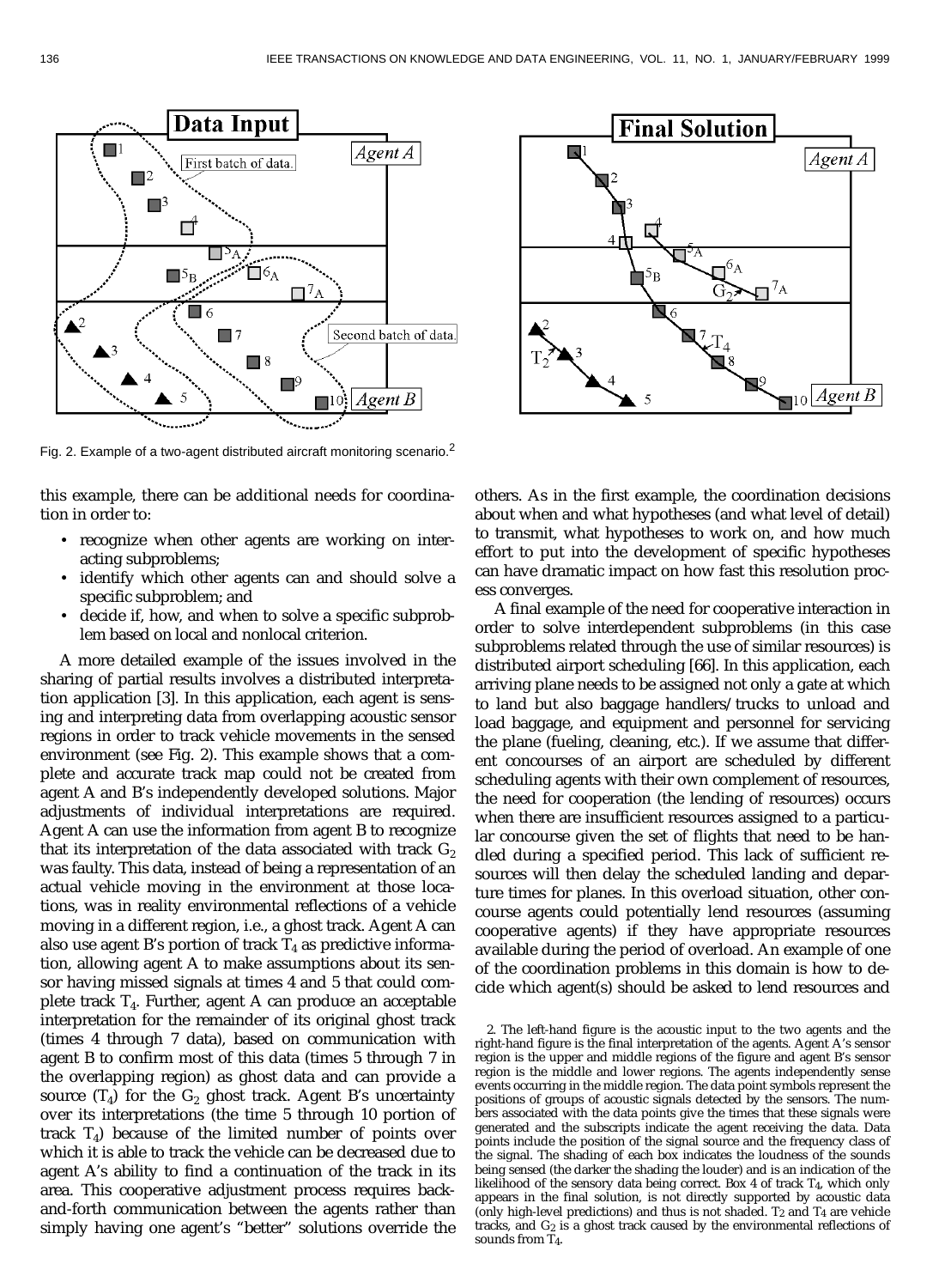how much this agent should disrupt the scheduling of its own concourse's activities in order to accommodate the needs of another. An interesting aspect of this problem is that when there is no coordination among agents it is often the case that when an overloaded agent asks for help it will be costly and disruptive to the lending agents' concourse schedule to revise it to make the needed resources available. However, if the scheduling agents can communicate about their anticipated resource needs for particular time periods before the detailed allocation of resources has been made, then this metalevel information can be extremely helpful in allowing underloaded agents to anticipate specific resource shortages. This anticipation allows them to not prematurely commit those resources that may be needed by other agents until they understand the exact nature of the requests by overloaded agents. In this way, they will maintain as much scheduling flexibility with respect to the overloaded resource as is consistent with their own needs; thus, they will be able to respond to a borrowing request with less disruption to their own concourse schedule. By implicitly coordinating through the exchange of metalevel information, the agents' solutions to their own local scheduling problems will be more optimal from a global perspective.

In summary, the need for interaction among agents to efficiently solve their interacting subproblems may require agents to closely coordinate their activities during problem solving. This coordination is based on reasoning about the nature of subproblem interdependencies, the agents' current state of problem solving, and the status of network resources. Inappropriate or lack of any coordination can contribute to groups of agents generating solutions that are suboptimal, wasting both computational and communication resources due to generating and communicating unneeded, redundant or poorly timed results, and in the most serious case, failing to generate an overall solution because of the outright failure to generate key results.

### **4 QUANTITATIVE/STATISTICAL PERSPECTIVE ON COORDINATION**

Coordination strategies enable groups of agents to solve problems effectively through decisions about which agents should perform specific tasks and when, and to whom they should communicate the results. The potential complexity involved in making these decisions can be seen in the simple situation where one agent needs the results of a subproblem that another agent is solving. If it can be arranged that the producing agent will deliver the desired result in a timely fashion so that the consuming agent does not have to idle waiting for the results, then system performance is improved. On the surface this coordination decision is simple. However, suppose that the producing agent has other tasks to do with their own deadlines in addition to producing a result for the other agent. To further complicate this decision process, the agent may have alternative methods for doing those tasks that trade off the quality of the task solution against the time to complete the task. Similarly, the consuming agent may also have flexibility about when it does its tasks because there are other tasks it is also working on, and it may also be able to make tradeoffs in how it accomplishes its tasks. Additional complexity is introduced when neither the time that a method takes nor the quality of its results are known precisely but rather can be described by a statistical distribution. Metalevel reasoning may also be involved in the coordination decision process when there are alternative coordination strategies that can be used in the current situation. In this case, alternative coordination strategies must be analyzed in terms of their computational and communication resource requirements, the end-to-end delay in reaching a decision, the optimality of the coordination achieved, the potential gains achieved as a result of more effective coordination, and the current need for resources by other activities and their relative priority.

This coordination decision process can be further complicated when the information an agent is using to make its decisions is incomplete, out-of-date or inconsistent with that of other agents. Obtaining all the appropriate nonlocal information is often not practical due to:

- 1) Limited communication bandwidth and computational capabilities which make it infeasible to package, transfer, and assimilate all pertinent information in a timely manner.
- 2) The heterogeneity of agents which makes it difficult to share information; and the potential for competitive agents who, out of self-interest, are not willing to share certain information.
- 3) The dynamic character of the environment due to changing problems, agents, and resources and the inability to predict with certainty the outcome of agents' actions.

Thus, making effective coordination decisions that appropriately deal with the uncertainty of information combined together with the large number of factors that need to be taken into account is potentially a difficult process.

It is my strong feeling that in order to design efficient and effective coordination strategies that will work in a wide variety of environments they must explicitly account for the benefits and the costs of coordination in the current situation in a quantifiable way [69]. The current situation includes the goals (and their importance or value) that the agent is currently pursuing and likely to pursue in the near term, the performance characteristics of the methods available to the agent for achieving its goals, the requirements these goals/methods impose on other agents, the requirements that the goals/methods of other agents impose on this agent, the state of network resources, and domain constraints on agent activities. Another way of saying this is that making coordination decisions is a complex, multilevel optimization problem based on how coordination actions (usually involving a statistical perspective) contribute to high-level system tasks meeting their performance objectives, and the relative importance of each of these tasks.

This emphasis on a quantitative/statistical perspective on coordination should not distract from the importance of mechanisms, protocols and formal frameworks [2], [6], [7], [16], [20], [21], [29], [43], [71] that: establish which tasks are important to accomplish and which agents/resources are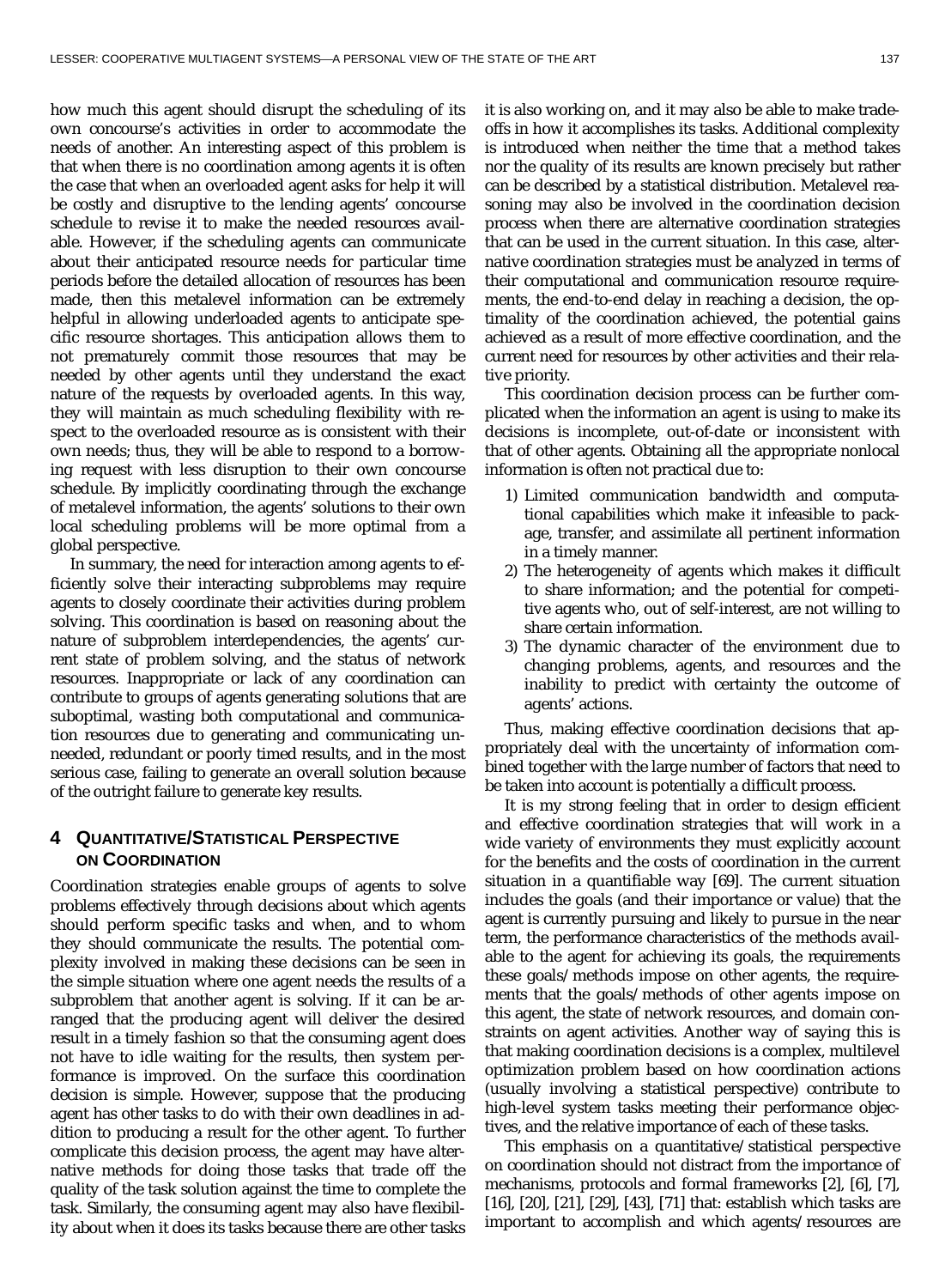capable of accomplishing them; determine how to decompose tasks into subtasks and provide sequencing constraints among these tasks; decide what information to transmit upon completion of a task and to whom; and define how to react to unexpected events in terms of what needs to be communicated to whom and what further actions need to be taken. These intended activities are in response to the various objectives (desires) of the agent, such as the local processing goals it is pursuing and the various requests by other agents for its assistance.

In essence, what is being suggested is that there must be a quantitatively oriented mechanism [77] at the lowest control layer to arbitrate among activities generated by higher, nonquantitative layers. This is especially true in situations where there are complex subproblem interdependencies among agents, where there are time pressures and resource bounds which preclude all goals of the system being solved in an optimal manner, where there are many choices available about how to solve a goal, and where the goals being solved and the agents/resources available to solve them are changing over time.

## **5 KEY PRINCIPLES USED IN BUILDING MULTIAGENT SYSTEMS**

The ubiquitousness of uncertain and incomplete information and the computational complexity of making optimal coordination decisions leads to a number of principles that are useful for structuring multiagent systems.

The first principle relates to the need to view the performance of a multiagent system in terms of an interdependent set of criteria in which there is rarely a way to optimize all criteria simultaneously. This principle, usually called "satisficing" behavior [35], [47], [48], was developed as a way of explaining how large organizations function. It underlies most of the other principles to be discussed in this section. For most real-world multiagent applications, the design goal of producing an "optimal" answer with minimal use of communication and processing resources, while at the same time being able to respond gracefully to a dynamically changing environment, is unrealistic; this is due to the communication and computational costs and delays that would be necessitated in acquiring the information necessary to make these "optimal" decisions. Instead, "satisficing" criteria for successful performance are adopted based on using a "reasonable" amount of resources to reduce uncertainty "sufficiently" so that it is "likely" that an "acceptable" answer will be achieved [33]. This emphasis on satisficing behavior also subtly moves the focus from the performance of individual agents to the properties and character of the aggregate behavior of agents.

An associated corollary is, given the rich set of criteria that can be used to define satisficing behavior and the tremendous diversity of environments and tasks, there is no single approach to organizing agent behavior that will be right for all situations. It has been shown that even in a relatively simple environment where there is a lot of variance in the performance characteristics of tasks, a single coordination strategy is not optimal over the range of task characteristics. In this situation, dynamically choosing a

strategy at runtime based on the known characteristics of the tasks leads to better performance than using any one fixed strategy [37]. It is my conjecture that in the future agents will be required to perform some form of metalevel reasoning so as to balance the level of optimality of their control decisions with the level of resources required to make the decisions, based on the characteristics of their tasks and the environment [9],  $[12]$ ,  $[15]$ ,  $[34]$ ,  $[76]$ .

The second principle relates to the need for flexibility in agent problem solving. Agent flexibility with respect to the availability, completeness and accuracy of its information and the availability and capabilities of external resources is often a key aspect of a multiagent system design. It enables agents to react dynamically to the emerging state of the group problem-solving effort. In other words, hard-coded assumptions about the character and availability of information and resources are typically avoided. In general, agent problem-solving architectures that deal explicitly with the uncertainty of information and the incompleteness of their local data bases are more adaptable for use in a multiagent context [25], [33], [34]. This flexibility can be equated with agent autonomy. One way this can be accomplished is through a sophisticated domain problem-solving architecture that can respond opportunistically to emerging conditions. Another way of achieving flexibility is for agents to have alternative methods available for solving subproblems that have varying information and resource requirements. The agent then pieces together at runtime a set of methods that will be appropriate for the given situation. These are end points on a spectrum and, obviously, combinations of these approaches are possible. Additionally, flexibility can come from increasing the scope of activities that an agent is involved in so that the agent may pursue multiple goals. Thus, the agent can change focus when information or resources are not currently available to pursue a specific goal. This flexibility can come at the cost of increased reasoning about the nature of the problem-solving system itself, resulting in less computational time directed toward actual problem solving and more directed toward coordinating effectively with other agents. It can be expected that, for agents in some of the more advanced multiagent applications that are beginning to emerge, this coordination reasoning could be quite complex and time consuming.

Sophisticated control of local domain problem solving is also necessary in many cases for effective agent interaction. Agents need to explicitly reason about the intermediate states of their computation (in terms of what actions they expect to take in the near term, what information from other agents would be valuable for making further progress in their local problem solving, etc.). An aspect of this reasoning can involve an explicit representation of the uncertainty and incompleteness of its current problem-solving state. By having this representation, an agent can make more informed decisions about the value of obtaining specific information or doing further work locally to resolve

<sup>3.</sup> A key issue is how to make this metalevel reasoning sufficiently powerful, yet not a significant computational cost in its own right.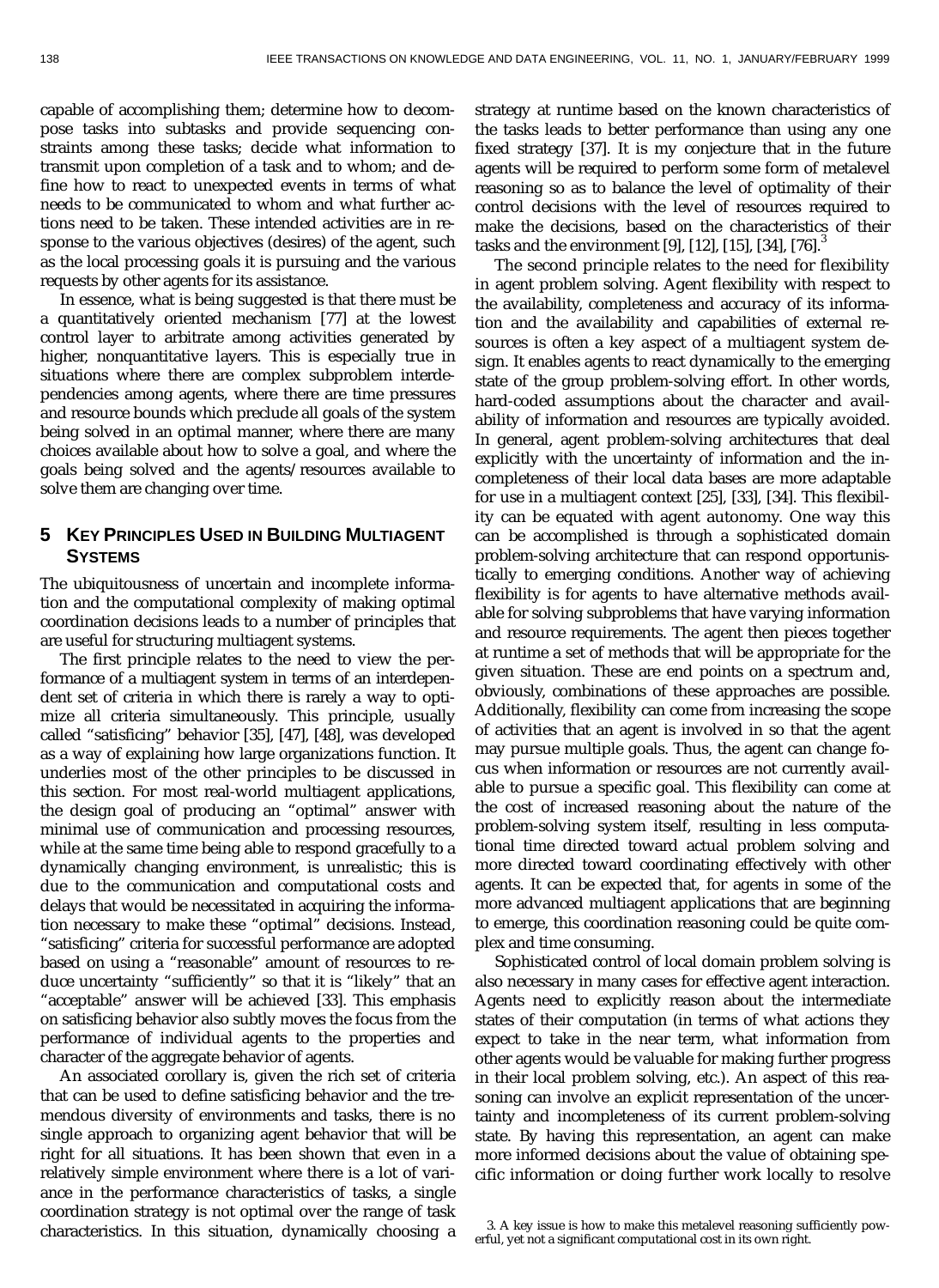its uncertainty [3]. $^4$  Agents also need to be able to acquire, represent and reason about beliefs concerning the state of other agents, and to use assumptions about the rationality of other agents' problem solving in their reasoning. It has been shown that even the exchange of a coarse description of other agents' states (metalevel information) can be used to make effective coordination decisions [12]. However, if agents have very good models of the behavior of other agents, it may not be necessary to coordinate through the exchange of metalevel information but, rather, just the observation by one agent of the external actions of another agent may be sufficient [26].

The third principle relates to the need to exploit the efficiencies of organized behavior in coordinating large agent societies. Organizing the agents in terms of roles and responsibilities can significantly decrease the computational burden on coordinating their activities since there are fewer options and constraints that need to be evaluated in order to make appropriate coordination decisions. However, these assignments (long-term commitments) should not be so strict that an agent does not have sufficient latitude to respond to unexpected circumstances, nor should they be necessarily fixed for the duration of problem solving. Organizational control should be thought of as modulating (circumscribing) local control rather than dictating [8]. Implicit in this discussion are the concepts of commitment and intention. The ability to appropriately bound the intentions of agents, and to create and sufficiently guarantee the commitments of agents to accomplish certain tasks is at the heart of efficient organized behavior. These concepts, either implicitly or explicitly represented, are important keys to not only understanding but also implementing complex organized agent behavior in both small and large agent societies [5], [15], [19], [21], [29], [31].

#### **6 MAJOR CHALLENGES AND RESEARCH DIRECTIONS**

The field faces many challenges, some pragmatic and others deeply theoretical. A pragmatic one that seems very important and pressing is the development of an appropriate high-level software infrastructure/framework to support the building of multiagent systems. At this point, the programming overhead to create a nontrivial multiagent system is still high and, thus, the number of fielded commercial applications is small. The development of such a framework is timely because of the emerging software infrastructure and standards being developed for mobile computing and interoperability among programs residing at distant sites (e.g., Java) which will simplify the construction of agents. However, this work will only partially solve the problems of building multiagent systems since it does not deal with high-level coordination issues. There are two possible approaches to building these higher level capabilities. One takes a language-oriented view, providing a set of operations and associated protocols for locating and communicating with agents such as KQML [16]. The decision about when to use the protocol, what information to transmit, etc., is left to the agent programmer. An alternative approach is a high-level framework where, once an agent has described its needs and capabilities for interacting with other agents in a domain-independent way, the framework will automatically make all the coordination decisions [10]. Again, these are extreme points on a continuum of possible approaches [6] to creating a software framework to ease the burden of implementing multiagent coordination strategies. Another continuum in terms of choices for coordination frameworks is centered on the following question: When is an end-to-end planning viewpoint (in terms of how a specific choice explicitly contributes to achieving the global objective) warranted for making an effective coordination decision, versus a reactive and local view of the effects?

Along these lines, one of the important developments in the field over the last few years has been the development of high-level coordination frameworks inspired by logicbased approaches to explicitly modeling cooperative interaction among small human teams. The computational viability of these agent coordination frameworks is often accomplished by limiting their model semantics so that they can be implemented via procedural reasoning. Examples include the joint intentions framework [7], [43], [70], the SharedPlan model [20], [21], joint responsibility [6], [67], [68], and hybrid models such as [71]. There is also recent work, in this case motivated by modeling of complex software processes, on an agent coordination language that also shows much promise for being able to specify and implement complex agent interaction patterns [72].

Multiagent research has long been divided into two camps, one concerned with cooperative (benevolent) agents and the other concerned with self-interested agents [14]. There has been very little cross-fertilization of ideas between these camps. Research on self-interested agents is often based on classical game theory with its assumptions of common knowledge among agents and complete rationality of agent reasoning. This is in contrast with the research on cooperative agents which makes no such assumptions; rather, it has generally been based on heuristic approaches having their roots in knowledge-based AI search, planning and scheduling mechanisms. However, researchers studying self-interested agents have recently begun to realize, as the class of problems being solved by their agents have become more complex, that these assumptions are not always reasonable [23], [45]. It is interesting to speculate whether there is more in common among cooperative and selfinterested coordination mechanisms than currently believed—especially as the environments within which these mechanisms operate become more complex in terms of the computational difficulty of taking all appropriate factors into consideration and the increased level of information uncertainty and incompleteness [78]. An obvious challenge is how to construct agent societies consisting of a mixture of self-interested and cooperative agents that need to coordinate their activities. For example, consider a variant of the example in the introduction. Suppose in this case factory-1

<sup>4.</sup> Resolution of all uncertainty may not be necessary for meeting the criteria of "satisficing" performance. In general, problem-solving architectures that deal explicitly with the uncertainty of information and the incompleteness of their local data bases are more adaptable for use in a multiagent context [25], [33], [34].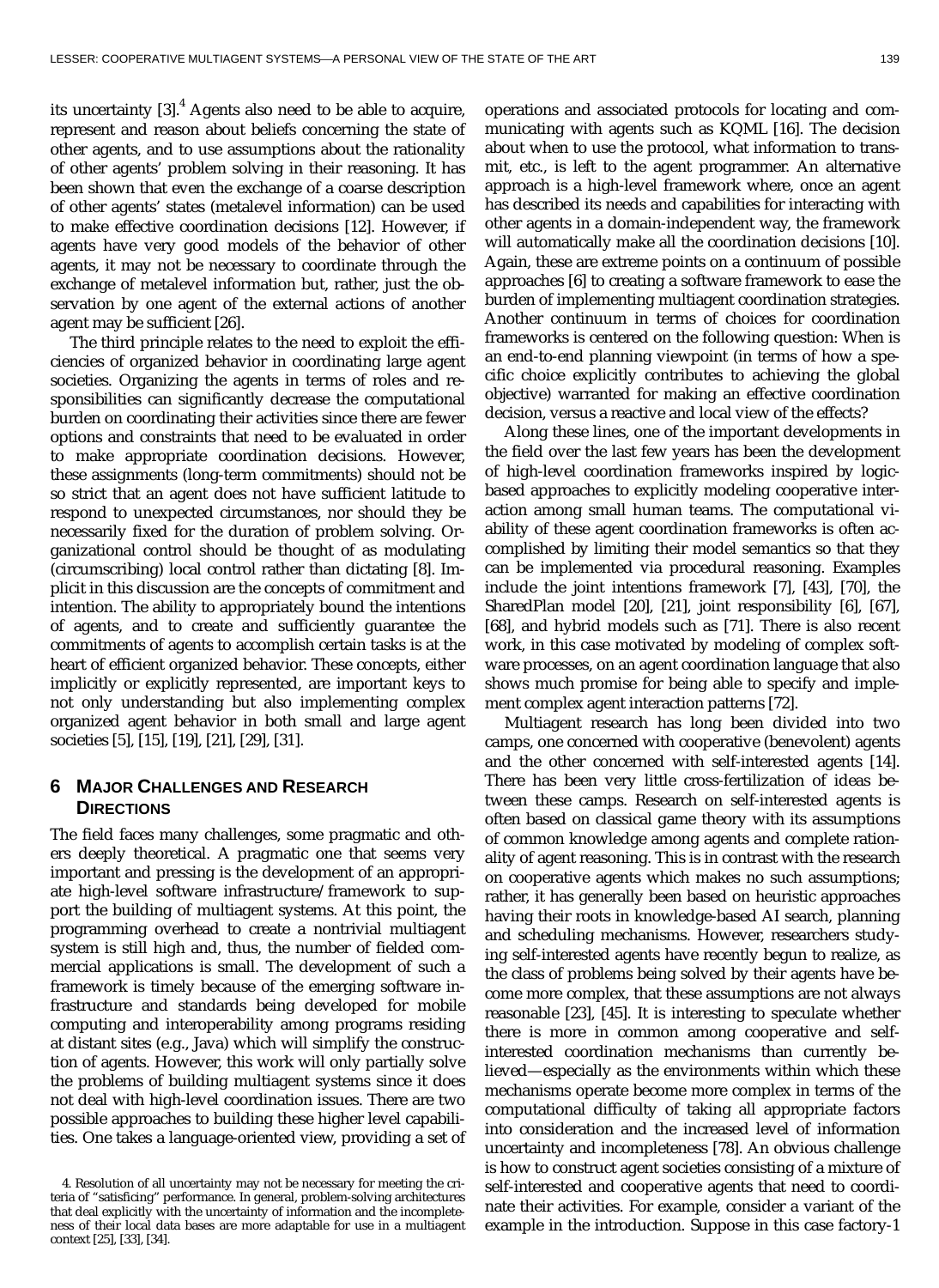is outsourcing both to factory-2 (owned by a different organization) and factory-3 (which is also owned by the parent company of factory-1). In this scenario, the scheduling agent of factory-1 will interact in a self-interested way with the scheduling agent of factory-2 while concurrently interacting in a cooperative way with the scheduling agent of factory-3.

There has also been a long tradition of work dating back to the inception of the field on coordination based on logical reasoning about the beliefs, desires, intentions (BDI) and commitments of agents [7], [20], [43], [49], and more recent work on the use of market mechanisms for solving multiagent resource allocation problems [54]. Similarly, there has been little cross-fertilization among these areas and the self-interested and cooperative camps. The synthesis of ideas from each of these different approaches to coordination holds great potential for future developments in the field.

Another issue is how to scale up to agent societies of hundreds and thousands of agents. There has been interesting work on cooperative behavior of a large number of agents [22], [27], and on organization self-design [13], [18]. However, this work has been done on simple reactive agents operating in artificial environments. Whether or not the results of this work can be applied to more complex agent societies operating in real-world environments is an open question. The challenge of how to design large-scale agent societies and how to evolve them as the environment changes is rapidly becoming a major issue in the field. Working on this problem will also shed light on many of the basic issues in multiagent systems research. For example, how complex must an agent be in order to interact effectively with other agents in a societal context? Is it best to think about an agent organization as an emergent property based on simple agent interactions, or do agents need to explicitly reason about and analyze their roles in the current organization to effectively adapt them to the changing state of the environment and the demands placed on the agent organization?

An important trend in the field is the development of analysis techniques to predict the performance of multiagent systems [4], [9], [46]. These performance characterizations also relate to the applicability of specific coordination mechanisms. For example, it has been shown that certain self-interested agent interaction protocols can be guaranteed to produce truthful communications in problem domains with particular properties, while other domains can be guaranteed to produce lying [44]. The ability to bound the performance characteristics of systems is crucial to the acceptance of this field by the larger computer science community. Both the work on large-scale agent societies and this work on performance analysis are beginning to shift the field from focusing mainly on the syntax and semantics of agent interaction to the more encompassing study of the statistical properties and characteristics of the aggregate behavior of agents.

Multiagent learning has also emerged as a major focus of study in the field over the last few years [55], [59]. This is not surprising because of the increasingly complex nature of multiagent systems, the fact that system performance can be very sensitive to the characteristics of the environment, and the dynamic and "open" operating environments of these systems. Thus, the ability to automatically tailor a system to its possibly evolving environment is crucial for its effectiveness. In the future, a learning component will be an integral part of the design of a multiagent architecture. To my knowledge, most of the current work in multiagent learning exploits existing learning algorithms that were designed to operate in a single-agent context; it will be interesting to see whether new learning techniques will evolve out of the multiagent character of the learning.

The issues and challenges discussed here so far are on the active agenda of the field. More long-term issues involve, for example, semantic interoperability among agents. How can agents with different internal representations, created at different times and operating in different environments, communicate and coordinate effectively? For example, can agents with different coordination protocols construct a new protocol that is appropriate for their intended interactions? Some of the surface issues associated with this problem are beginning to be studied in both the multiagent systems community [28], [42] and in the federated and multidatabase community. However, the deeper issues still await serious work [17]. Another long-term issue is the integration of the work in the computer-supported cooperative work community, the intelligent user interfaces community, and the multiagent community. If a model of computing in which networks of computational agents and 21st century, then it seems obvious that these disparate fields will have to be more tightly integrated.

In summary, even though the use of multiagent systems technology is still in its infancy and the number of fielded commercial applications to date are small, there is tremendous potential and an exciting research agenda for the field. The field has already developed a rich set of concepts and mechanisms, both theoretical and practical, which will provide a solid base for future work. I expect the impact of multiagent systems on computer science to increase significantly during the next decade.

#### **ACKNOWLEDGMENTS**

This material is based on work sponsored by the Defense Advanced Research Projects Agency (DARPA) and the Air Force Research Laboratory, Air Force Materiel Command, USAF, under Agreement No. F30602-97-1-0249; and by the National Science Foundation under Grant Nos. IRI-9523419 and IIS-9812755. The views and conclusions contained herein are those of the author and should not be interpreted as necessarily representing the official policies or endorsements, either expressed or implied, of DARPA, the Air Force Research Laboratory, or the United States Government. The U.S. Government is authorized to reproduce and distribute reprints for governmental purposes, notwithstanding any copyright annotation thereon.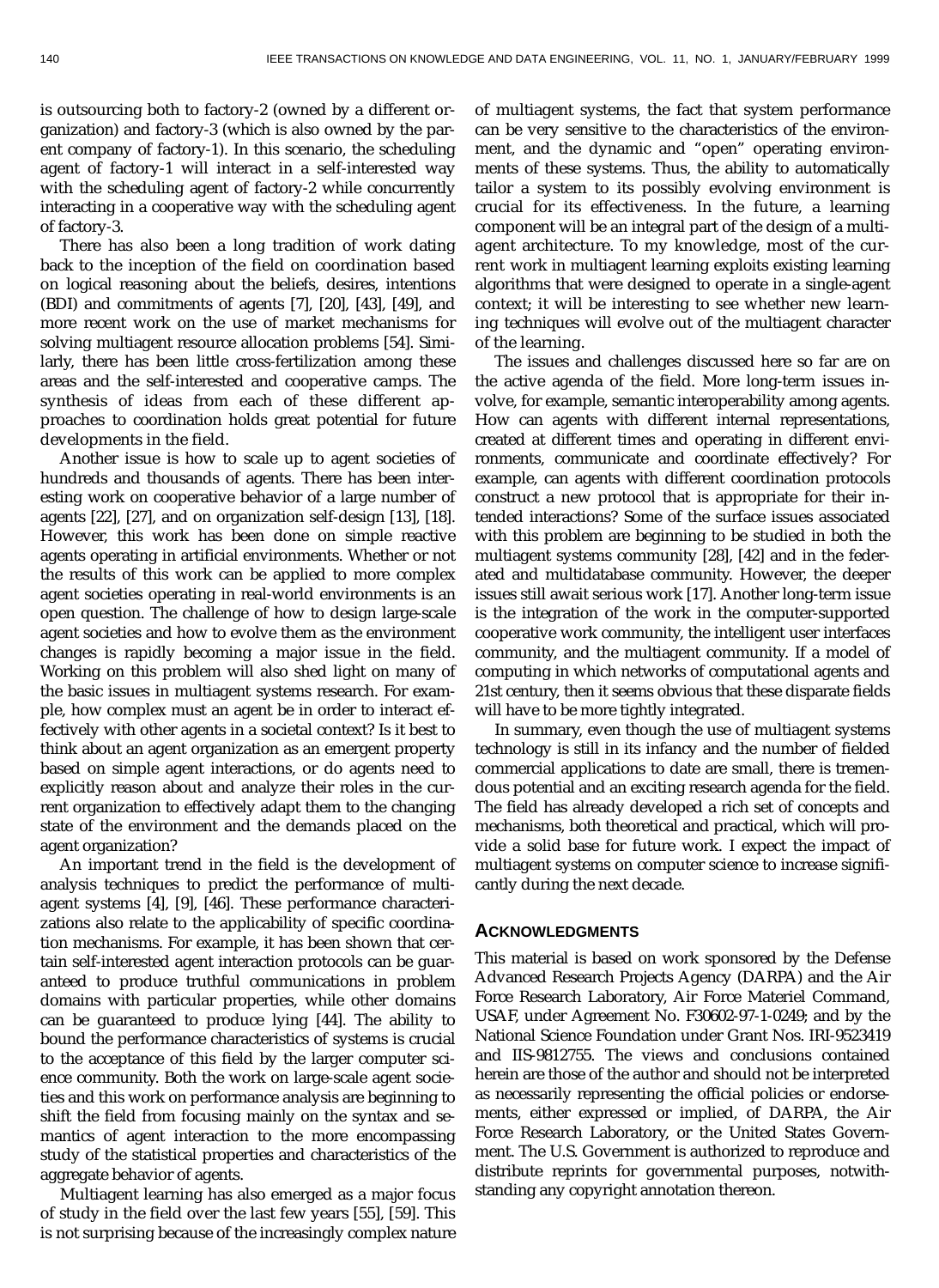#### **REFERENCES**

- [1] M.R. Adler, A.B. Davis, R. Weihmayer, and R.W. Worrest, "Conflict Resolution Strategies for Nonhierarchical Distributed Agents," L. Gasser and M.N. Huhns, eds., *Distributed Artificial Intelligence*, vol. II, pp. 139–162, Pitman Publishing, 1989.
- M. Barbuceanu and M.S. Fox, "COOL: A Language for Describing Coordination in Multi-Agent Systems," *Proc. First Int'l Conf. Multi-Agent Systems*, pp. 17–24, AAAI Press, Menlo Park, Calif., 1995.
- [3] N. Carver and V. Lesser, "A New Framework for Sensor Interpretation: Planning to Resolve Sources of Uncertainty," *Proc. Nat'l Conf. Artificial Intelligence*, pp. 724–731, 1991.
- [4] N. Carver and V. Lesser, "A Formal Analysis of Solution Quality in FA/C Distributed Sensor Interpretation Systems," *Proc. Second Int'l Conf. Multi-Agent Systems*, pp. 11–17, AAAI Press, Menlo Park, Calif., 1996.
- [5] C. Castelfranchi, "Commitments: From Individual Intentions to Groups and Organizations," *AI and Theories of Groups Organizations: Conceptual and Empirical Research*, Working Notes of AAAI Workshop, M. Prietula, ed., 1993.
- [6] D. Cockburn and N.R. Jennings, "ARCHON: A Distributed Artificial Intelligence System for Industrial Applications," chapter 12, G.M.P. O'Hare and N.R. Jennings, eds., *Foundations of Distributed Artificial Intelligence*, pp. 319–344, John Wiley and Sons, 1996.
- [7] P. Cohen and H.J. Levesque, "Intention is Choice with Commitment," *Artificial Intelligence*, vol. 42, no. 3, pp. 213–261, 1990.
- [8] D.D. Corkill and V. Lesser, "The Use of Meta-Level Control for Coordination in a Distributed Problem Solving Network" (long paper), *Proc. Eighth Int'l Joint Conf. Artificial Intelligence*, pp. 748– 756, 1983.
- [9] K.S. Decker and V. Lesser, "An Approach to Analyzing the Need for Meta-Level Communication," *Proc. 13th Int'l Joint Conf. Artificial Intelligence*, 1993.
- [10] K.S. Decker and V. Lesser, "Designing a Family of Coordination Algorithms," *Proc. First Int'l Conf. Multi-Agent Systems*, AAAI Press, Menlo Park, Calif., 1995.
- [11] K.S. Decker, A. Pannu, K. Sycara, and M. Williamson, "Designing Behaviors for Information Agents," *Proc. First Int'l Conf. Autonomous Agents*, 1997.
- [12] E.H. Durfee, V. Lesser, and D.D. Corkill, "Coherent Cooperation Among Communicating Problem Solvers," *IEEE Trans. Computers*, vol. 36, no. 11, pp. 1,275–1,291, Nov. 1987.
- [13] E.H. Durfee and T.A. Montgomery, "Coordination as Distributed Search in a Hierarchical Behavior Space," *IEEE Trans. Systems, Man, and Cybernetics*, vol. 21, no. 6, pp. 1,363–1,378, 1991.
- [14] E.H. Durfee and J.S. Rosenschein, "Distributed Problem Solving and Multi-Agent Systems: Comparisons and Examples," *Proc. 13th Int'l Distributed Artificial Intelligence Workshop*, pp. 94– 104, 1994.
- [15] E.H. Durfee, "Blissful Ignorance: Knowing Just Enough to Coordinate Well," *Proc. First Int'l Conf. Multi-Agent Systems*, pp. 406– 413, AAAI Press, Menlo Park, Calif., 1995.
- [16] T. Finin, R. Fritzson, D. McKay, and R. McEntire, "KQML: An Information and Knowledge Exchange Protocol," K. Fuchi and T. Yokoi, eds., *Knowledge Building and Knowledge Sharing*, Ohmsha and IOS Press, 1994.
- [17] L. Gasser, "Social Conceptions of Knowledge and Action," *Artificial Intelligence*, vol. 47, no. 1, pp. 107–138, 1991.
- [18] L. Gasser and T. Ishida, "A Dynamic Organizational Architecture for Adaptive Problem Solving," *Proc. Ninth Nat'l Conf. Artificial Intelligence*, pp. 185–190, 1991.
- [19] L. Gasser, "DAI Approaches to Coordination," N.M. Avouris and L. Gasser, eds., *Distributed Artificial Intelligence: Theory and Praxis*, pp. 31–51, Kluwer Academic Publishers, Boston, 1992.
- [20] B.J. Grosz and C.L. Sidner, "Plans for Discourse," P.R. Cohen, J. Morgan, and M.E. Pollack, eds., *Intentions in Comm.*, pp. 417–444, MIT Press, Cambridge, Mass., 1990.
- [21] B.J. Grosz and S. Kraus, "Collaborative Plans for Complex Group Action," *Artificial Intelligence*, vol. 86, no. 2, pp. 269–357, 1996.
- [22] N. Glance and T. Hogg, "Dilemmas in Computational Societies," *Proc. First Int'l Conf. Multi-Agent Systems*, pp. 117–124, AAAI Press, Menlo Park, Calif., 1995.
- [23] P.J. Gmytrasiewicz and E.H. Durfee, "A Rigourous, Operational Formalization of Recursive Modeling," *Proc. First Int'l Conf. Multi-Agent Systems*, pp. 125–132, AAAI Press, Menlo Park, Calif., 1995.
- [24] J.Y. Halpern and Y. Moses, "Knowledge and Common Knowledge in a Distributed Environment," *Proc. Third ACM Conf. Principles of Distributed Computing*, 1984.
- [25] C. Hewitt, "Open Information Systems Semantics for Distributed Artificial Intelligence," *Artificial Intelligence*, vol. 47, no. 1, pp. 79– 106, 1991.
- [26] M.J. Huber and E.H. Durfee, "An Initial Assessment of Plan-Recognition-Based Coordination for Multi-Agent Teams," *Proc. Second Int'l Conf. Multi-Agent Systems*, pp. 126–133, AAAI Press, Menlo Park, Calif., 1996.
- [27] B.A. Huberman and T. Hogg, "The Behaviour of Computational Ecologies," B.A. Huberman, ed., *The Ecology of Computation*, pp. 77– 115, North-Holland, Amsterdam, 1988.
- [28] M.N. Huhns, N. Jacobs, T. Ksiezyk, W. Shen, M. Singh, and P. Cannata, "Enterprise Information Modeling and Model Integration in Carnot," C.J. Petrie Jr., ed., *Enterprise Integration Modeling*, pp. 290–299, MIT Press, Cambridge, Mass., 1992.
- [29] N.R. Jennings, "Commitments and Conventions: The Foundation of Coordination in Multi-Agent Systems," *Knowledge Eng. Rev.*, vol. 8, no. 3, pp. 223–250, 1993.
- [30] N.R. Jennings, *Cooperation in Industrial Multi-Agent Systems*, World Scientific Series in Computer Science, vol. 43, World Scientific Publishing, Singapore, 1994.
- [31] N.R. Jennings, "Coordination Techniques for Distributed Artificial Intelligence," chapter 6, G.M.P. O'Hare and N.R. Jennings, eds., *Foundations of Distributed Artificial Intelligence*, pp. 187–210, John Wiley and Sons, 1996.
- [32] S. Lander and V. Lesser, "Sharing Meta-Information to Guide Cooperative Search Among Heterogeneous Reusable Agents," *IEEE Trans. Knowledge and Data Eng.*, vol. 9, no. 2, pp. 193–208, Mar.–Apr. 1997.
- [33] V. Lesser and D.D. Corkill, "Functionally-Accurate Cooperative Distributed Systems," *IEEE Trans. Systems, Man, and Cybernetics,* special issue on distributed problem-solving, vol. 11, no. 1, pp. 81– 96, Jan. 1981.
- [34] V. Lesser, "A Retrospective View of FA/C Distributed Problem Solving," *IEEE Trans. Systems, Man, and Cybernetics*, vol. 21, no. 6, pp. 1,347–1,362, Nov.–Dec. 1991.
- [35] J.G. March and H.A. Simon, *Organizations,* Wiley, New York, 1958.
- [36] C.L. Mason and R.R. Johnson, "DATMS: A Framework for Distributed Assumption Based Reasoning," L. Gasser and M.N. Huhns, eds., *Distributed Artificial Intelligence*, vol. 2, pp. 293–317, Morgan Kaufmann, Los Altos, Calif., and Pitman, London, 1989.
- [37] M.V. Nagendra Prasad and V. Lesser, "The Use of Meta-Level Information in Learning Situation-Specific Coordination," *Proc. 15th Int'l Joint Conf. Artificial Intelligence*, 1997.
- [38] D. Neiman, D. Hildum, V. Lesser, and T. Sandholm, "Exploiting Meta-Level Information in a Distributed Scheduling System, *Proc. of 12th Nat'l Conf. Artificial Intelligence*, 1994.
- [39] T. Oates, M.V. Nagendra Prasad, and V. Lesser, "Cooperative Information Gathering: A Distributed Problem Solving Approach," *IEE Proc. Software Eng.*, special issue on agent-based systems, vol. 144, no. 1, 1997*.*
- [40] Office of Technology Assessment, "Electronic Enterprises: Looking to the Future," 1994.
- [41] H.V.D. Parunak, "Manufacturing Experience with the Contract Net," M.N. Huhns, ed., *Distributed Artificial Intelligence*, pp. 285– 310, Morgan Kaufmann, San Mateo, Calif., and Pitman, London, 1987.
- [42] R. Patil, R. Fikes, P. Patel-Schneider, D. McKay, T. Finin, T. Gruber, and R. Neches, "The DARPA Knowledge Sharing Effort: Progress Report," *Proc. Third Int'l Conf. Principles of Knowledge Representation and Reasoning*, Morgan Kaufmann, 1992.
- [43] A.S. Rao and M.P. Georgeff, "Modeling Rational Agents within a BDI-Architecture," *Proc. Second Int'l Conf. Principles of Knowledge Representation and Reasoning*, Morgan Kaufmann, San Mateo, Calif., 1991.
- [44] S. Rosenschein and G. Zlotkin, *Rules of Encounter: Designing Conventions for Automated Negotiation Among Computers.* M. Brady, D. Bobrow, and R. Davis, eds., MIT Press, Cambridge, Mass./London, 1994.
- [45] T. Sandholm and V. Lesser, "Coalitions Among Computationally Bounded Agents," *Artificial Intelligence*, special issue on principles of multiagent systems, vol. 94, no. 1, 1997*.*
- [46] S. Sen, "Predicting Trade-Offs in Contract-Based Distributed Scheduling," PhD dissertation, Univ. of Michigan, 1993.
- [47] H.A. Simon, *Models of Man*, Wiley, New York, 1957.